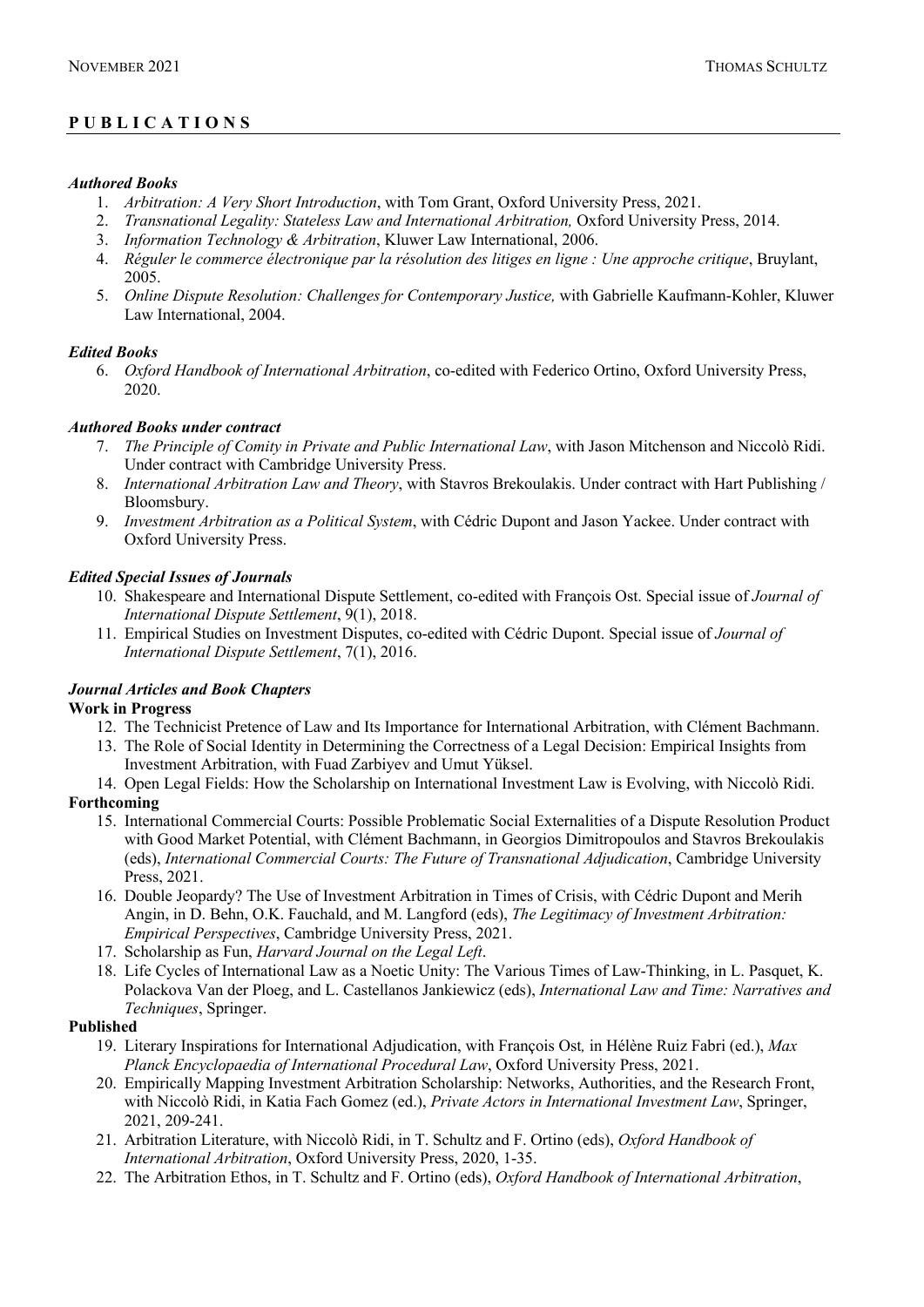Oxford University Press, 2020, 235-259.

- 23. Investment Arbitration and Political Systems Theory, with Cédric Dupont and Jason Yackee, in T. Schultz and F. Ortino (eds), *Oxford Handbook of International Arbitration*, Oxford University Press, 2020, 697-716.
- 24. Legitimacy Pragmatism in International Arbitration: A Framework for Analysis, in J. Kalicki and M. Abdel Raouf (eds), *Evolution and Adaptation: The Future of International Arbitration*, ICCA Congress Series No. 20, Kluwer 2020, 25-51.
- 25. How Comity Makes Transnationalism Work, with Niccolò Ridi, in P. Zumbansen (ed.), *The Many Lives of Transnational Law: Critical Engagement with Jessup's Bold Proposal*, Cambridge University Press, 2020, 88-101.
- 26. A Wig for Arbitrators: What Does it Add?, with Clément Bachmann, in Rita Trigo Trindade, Rashid Bahar and Giulia Neri-Castracane (eds), *Vers les sommets du droit, Liber Amicorum pour Henry Peter*, Schulthess, 2019, 105-120.
- 27. The History of Comity, with Jason Mitchenson, 5 *Jus Gentium – Journal of International Legal History* 383 (2019).
- 28. Rediscovering the Principle of Comity in English Private International Law, with Jason Mitchenson, 26 *European Review of Private Law* 311 (2018).
- 29. Comity in US Courts, with Niccolò Ridi, *10 Northeastern University Law Review 281 (2018)*.
- 30. Non-Analytical Obstacles to Stateless Law *(43) North Carolina Journal of International Law 182 (2018)*.
- 31. Shakespearean Legal Thought in International Dispute Settlement, with François Ost, *9 Journal of International Dispute Settlement 1 (2018).*
- 32. Comity and International Courts and Tribunals, with Niccolò Ridi, *50 Cornell International Law Journal 577 (2018).*
- 33. Comity: The American Development of a Transnational Concept, with Niccolò Ridi, 18 *Yearbook of Private International Law 211 (2017)*.
- 34. Navigating Sovereignty and Transnational Commercial Law: The Use of Comity by Australian Courts, with Jason Mitchenson, *12 Journal of Private International Law 344 (2016).*
- 35. International Arbitration Scholarship: Forms, Determinants, Evolution, in S. Brekoulakis, J. Lew, and L. Mistelis (eds), *The Evolution and Future of International Arbitration*, Kluwer, 2016, 435-451.
- 36. The Law is What the Arbitrator Had For Breakfast: On the Determinants of Arbitrator Behavior, with Robert Kovacs, in J.C. Betancourt (ed), *Defining Issues in International Arbitration: Celebrating 100 Years of the Chartered Institute of Arbitrators*, Oxford University Press, 2016, 238-256.
- 37. Political Risk and Investment Arbitration: An Empirical Study, with Cédric Dupont and Merih Angin, *7 Journal of International Dispute Settlement 136 (2016).*
- 38. Towards a New Heuristic Model: Investment Arbitration as a Political System, with Cédric Dupont, *7 Journal of International Dispute Settlement 3 (2016).*
- 39. Diritto transnazionale senza Stato: quali le cause della resistenza?, *2015(2) Ars Interpretandi – Rivista di ermeneutica giuridica 35 (2015).*
- 40. Arbitral Decision-Making: Legal Realism and Law & Economics, *6 Journal of International Dispute Settlement 231 (2015).*
- 41. Types of Political Risk Leading to Investment Arbitrations in the Oil & Gas Sector, with Cédric Dupont, Melanie Wahl, and Merih Angin, *8 Journal of World Energy Law & Business 337 (2015).*
- 42. Investment Arbitration: Promoting the Rule of Law or Over-Empowering Investors? A Quantitative Empirical Study, with Cédric Dupont, *25 European Journal of International Law 1147 (2014).*
- 43. How Conceptions of Justice Associated with the Nation-State Obstruct Our View on Possibilities of Transnational Commercial Law, *25 King's Law Journal 377 (2014).*
- 44. Against Consistency in Investment Arbitration, in J. Pauwelyn, J. Vinuales and Z. Douglas (eds), *The Conceptual Foundations of International Investment Law*, Oxford University Press 2014, 297-316.
- 45. Postulats de justice en droit transnational et raisonnements de droit international privé: Premier balisage d'un champ d'étude, in M.G. Kohen and D. Bentolilla (eds), *Mélanges en l'honneur de Jean-Michel Jacquet*, LexisNexis 2013, 417-431.
- 46. Do Hard Economic Times Lead to International Legal Disputes? The Case of Investment Arbitration, with Cédric Dupont, *19 Swiss Political Science Review 564 (2013).*
- 47. La comity dans l'histoire du droit international privé, with David Holloway, *139 Journal du droit international 571 (2012).*
- 48. The Rise of a Third Generation of Arbitrators? Fifteen Years After Dezalay & Garth, with Robert Kovacs, *28 Arbitration International 163 (2012).*
- 49. Secondary Rules of Recognition and Relative Legality in Transnational Regimes, *56 American Journal of*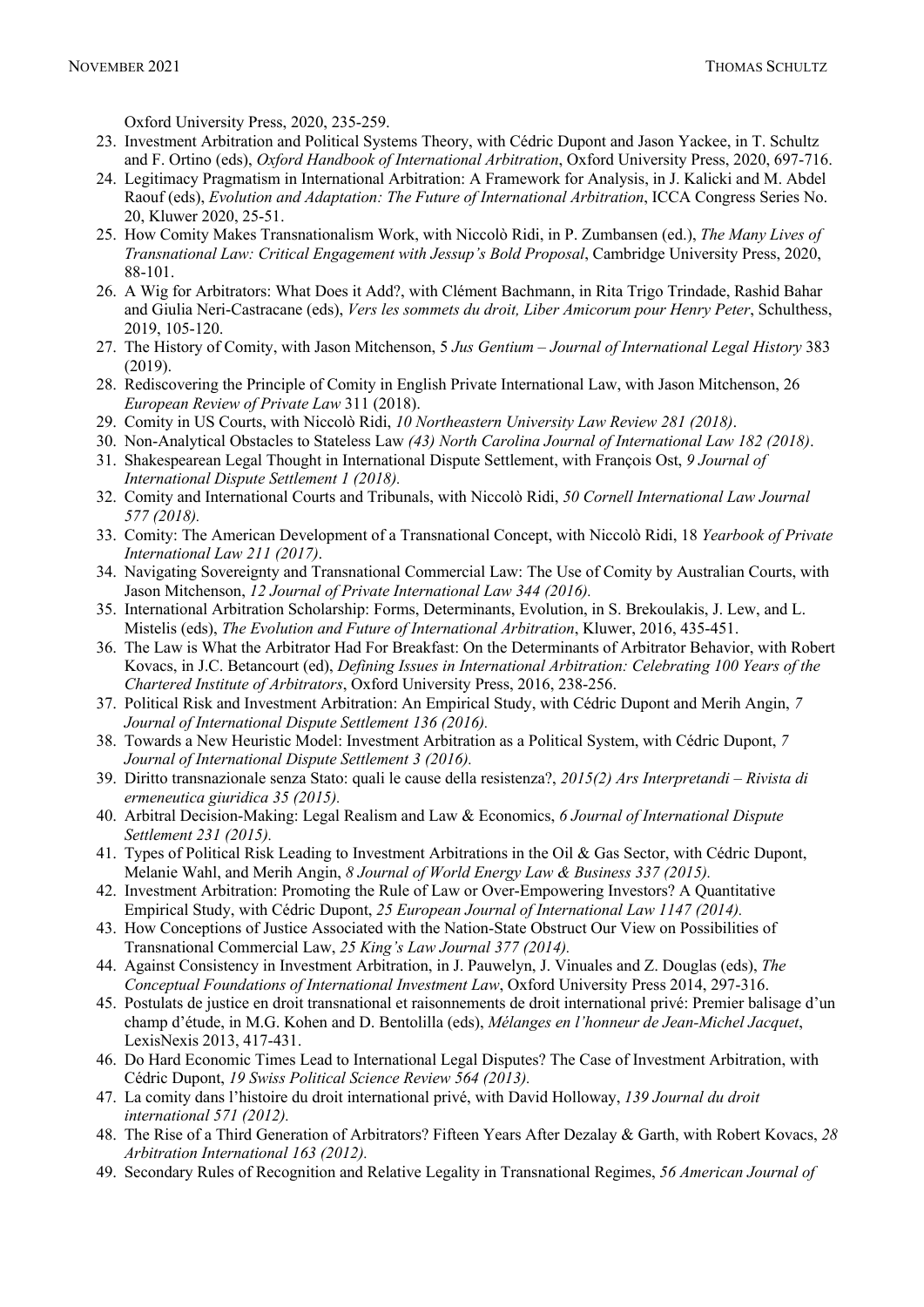*Jurisprudence 59 (2011).* 

- 50. Les origines de la comity au carrefour du droit international privé et du droit international public, with David Holloway, *138 Journal du droit international 863 (2011).*
- 51. Internet Disputes, Fairness in Arbitration and Transnationalism: A Reply to Julia Hörnle, *19 International Journal of Law and Information Technology 153 (2011).*
- 52. The Concept of Law in Transnational Arbitral Legal Orders and Some of Its Consequences, *2 Journal of International Dispute Settlement 59 (2011).*
- 53. The Three Pursuits of Dispute Settlement, *1 Czech & Central European Yearbook of Arbitration 227 (2011).*
- 54. The Roles of Dispute Settlement and ODR, in A. Ingen-Housz (ed.), *ADR in Business*, vol. 2 *Issues and Practice Across Countries and Cultures*, Kluwer Law International 2011, 135-155.
- 55. The State, a Perpetual Respondent in Investment Arbitration? Some Unorthodox Considerations, with Mehmet Toral, in M. Waibel et al. (ed.), *The Backlash Against Investment Arbitration,* Kluwer Law International 2010, 577-602.
- 56. Le critère de la moralité interne du droit comme réponse aux enjeux éthico-politiques du règlement des différends hors de l'Etat, in K. Benyekhlef and P. Trudel (eds), *État de droit et virtualité*, Les Editions Thémis 2009, 265-291.
- 57. Online Dispute Resolution to Resolve E-Commerce Conflicts, in S.J. Krishna and N. Kumar (eds), *E-Justice: Perspectives and Experiences*, ICFAI University Press 2008, 63-81.
- 58. Some Critical Comments on the Juridicity of the Lex Mercatoria, *10 Yearbook of Private International Law 667 (2008).*
- 59. Carving Up the Internet: Jurisdiction, Legal Orders and the Private/Public International Law Interface, *19 European Journal of International Law 799 (2008).*
- 60. Private Legal Systems: What Cyberspace Might Teach Legal Theorists, *10 Yale Journal of Law & Technology 151 (2007).*
- 61. Réglementer la résolution des litiges en ligne en Suisse: défis et enseignements de la pratique, with Jacques de Werra, *16 Informatica e diritto 431 (2007).*
- 62. La régulation en réseau du cyberspace, *55 Revue interdisciplinaire d'études juridiques 31 (2006).*
- 63. Sailing Away from Judicial Interference: Arbitrating the America's Cup, *International Sports Law Journal* 27 (2006).
- 64. Taking the Fourth Party Further? Considering a Shared Virtual Workspace for Arbitration, with Dimitris Protopsaltou and Nadia Magnenat-Thalmann, *15 Information & Communications Technology Law 157 (2006).*
- 65. Human Rights: A Speed Bump for Arbitral Procedures?, *9 International Arbitration Law Review 8 (2006).*
- 66. La lex sportiva se manifeste aux Jeux olympiques de Turin: suprématie du droit non étatique et boucles étranges, *JusLetter, 20 February 2006, 10pp.*
- 67. The Use of Information Technology in Arbitration, with Gabrielle Kaufmann-Kohler, *JusLetter dedicated edition*, 5 December 2005, 127pp.
- 68. eBay: un système juridique en formation?, *22 Revue du droit des technologies de l'information 27 (2005).*
- 69. Dispute Resolution at the America's Cup, *JusLetter, 5 Septembre 2005, 24pp.*
- 70. Online Dispute Resolution Systems as Web Services, with Vincent Bonnet, Karima Boudaoud, Michel Gagnebin and Jürgen Harms, *3 ICFAI Journal of Alternative Dispute Resolution 57 (2004).*
- 71. Does Online Dispute Resolution Need Governmental Intervention? The Case for Architectures of Control and Trust, *6 North Carolina Journal of Law & Technology 71 (2004).*
- 72. Connecting Complaint Filing Processes to Online Resolution Systems, *10 Commercial Law Practitioner 307 (2003).*
- 73. Pesée d'intérêts: réflexions autour de la notion d'intérêt, *3 Diritto & questioni pubbliche 299 (2003).*
- 74. Online Arbitration: Binding or Non-Binding?, *ADROnline Monthly*, 2003, 35pp.
- 75. An Essay on the Role of Government for ODR, in E. Katsh and D. Choi (eds), *Online Dispute Resolution: Technology as the Fourth Party*, UN Publ. and Univ. of Massachusetts 2003, 1-10.
- 76. Electronic Communication Issues Related to Online Dispute Resolution Systems,, with Vincent Bonnet, Karima Boudaoud, Jürgen Harms, Gabrielle Kaufmann-Kohler & Dirk Langer, in *Proceedings WWW2002*, World Wide Web Conference Committee 2002, ISBN 1-880672-20-0, 676-694.
- 77. Online dispute resolution (ODR): résolution des litiges et ius numericum, *48 Revue interdisciplinaire d'études juridiques 153 (2002).*

#### *Reports*

78. Online Dispute Resolution: An Overview and Selected Issues, *Report for the United Nations Economic*